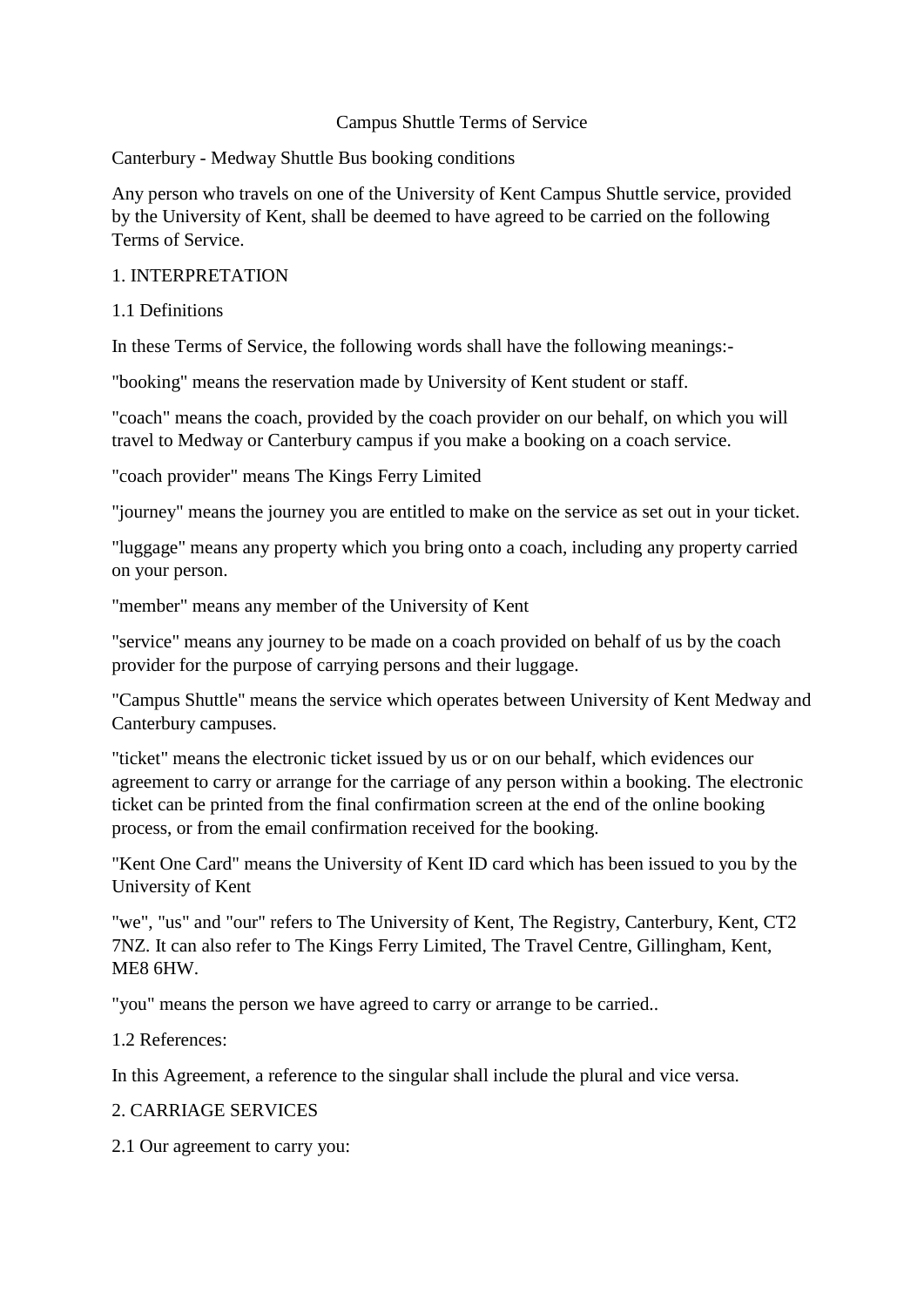We agree to carry you on the journey permitted by your ticket, on and subject to these Terms of Service and the restricted conditions applicable to your ticket. All travel is subject to seat availability and neither we nor the coach provider accept any responsibility for alternative transport costs in the event of insufficient seating capacity.

2.2 Carriage of other persons:

We will accept only members of the University of Kent, on production of a ticket and/or UoK ID card

2.3 Your ticket:

Your e-ticket is a record of our agreement to transport you to the campus you have booked.

2.4 Validity of your ticket:

(a) Travel permitted by your ticket: Your ticket permits you to make ONLY the journeys and travel on ONLY the services stated on the ticket for travel.

(b) Period for which your ticket is valid: Your ticket permits you to travel ONLY at the time of the journey they have been booked for.

(c) Expiry of your ticket: When your ticket expires, it is no longer valid for travel. Your ticket will expire once the time of the journey stipulated on your ticket passes.

- (d) Ownership of ticket: Your ticket remains your property at all times.
- (e) We reserve the right to transfer your ticket to an alternative appropriate services.

2.5 Seat reservations:

Seats on the campus shuttles coaches will be allocated on a first come first serve basis. We cannot guarantee you a particular seat on a coach. If you have not booked a seat for a particular journey, we do not guarantee that seating will be available but if there is a seat, which has not been booked you may request to use the service on production of your Kent One card to the driver at Keynes and Medway coach stops.

## 2.6 Amendments

It is the member's responsibility to cancel a ticket that is no longer required.

## 3. PASSENGER RESPONSIBILITIES

3.1 You must check your ticket:

You must check your ticket for errors as soon as you receive it. Any errors must be brought immediately to our attention by contacting the transport booking provider on the telephone number in the booking confirmation. As your ticket is an e-ticket you must check the details in the ticket purchase screen of the online booking system or in the confirmation email. If you fail to inform us of any errors at the required time, then your ticket will be assumed to be correct. We will correct any ticket which contains any errors which were not reasonably apparent, without charging an administration fee, if you tell us about those errors as soon as reasonably possible after you notice them and you give us reasonable justification for saying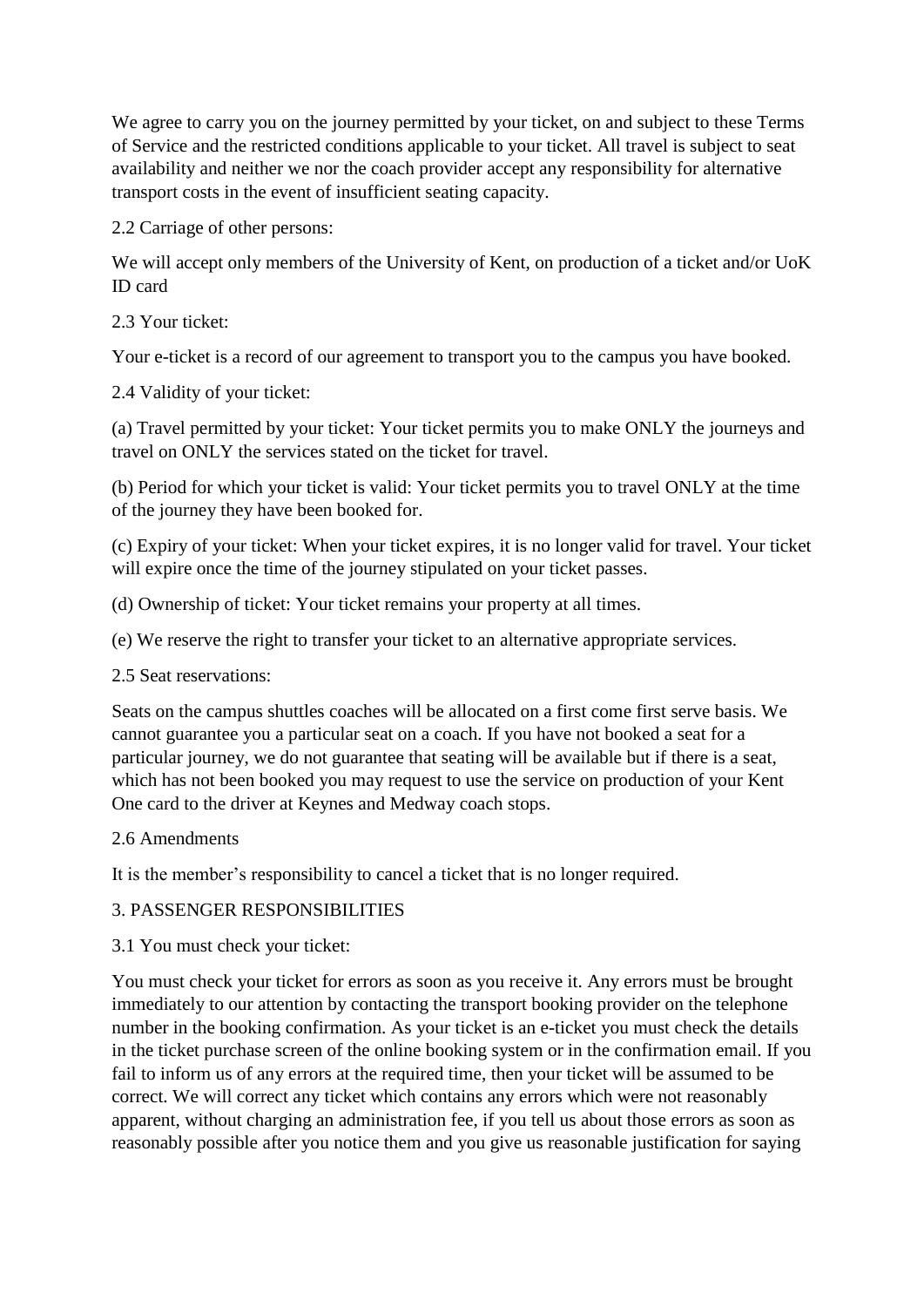that an error was made. You must check the departure location and times shown on the ticket as it is your responsibility to arrive at the correct stop for the stated time.

3.2 You must travel with your ticket:

You must take your e-ticket with you on any of our services, and you must produce your ticket for inspection when asked. If you do not have a ticket when boarding you must show your Kent One card, refer to 2.6.

3.3 Fraudulent e-Tickets:

If we have reasonable grounds for considering that an e-ticket has been fraudulently used, we reserve the right to invalidate the e-ticket and prevent you from travelling on our services. A member of staff or student who is found to issue or accept fraudulent tickets or use another person's ID will have his/her details forwarded to the Deputy Vice Chancellor for further investigation and, if necessary, disciplinary action may be taken.

3.4 Make sure you are on the correct service:

You are responsible for making sure that you meet any service on which you are travelling at the relevant boarding point and for getting-off the service at the right destination.

3.5 You should arrive at the boarding point at least 5 minutes before departure:

(a) Arrival: You should arrive at the boarding point for a service at least 5 minutes prior to the timetable departure time for that service.

(b) Effect of late arrival: We shall not be liable to you if you miss any service as a result of your late arrival, and shall not be obliged to hold up any service to wait for you, or to provide a seat on any other service, if you miss a service.

3.6 Seat Belts on coaches:

You are required by law to wear the seatbelt provided at all times whilst seated. This also applies to wheelchairs. It is the responsibility of the customer to ensure that they comply with this requirement.

3.7 Joining and leaving a service:

You may not board or leave any service except at the starting, or finishing, point of your journey.

3.8 Breach of conditions applicable to your ticket:

If you fail in a material respect to comply with any condition that governs your ticket, we may cancel the ticket, and refuse you further carriage, or have his/her details forwarded to the Deputy Vice Chancellor for further investigation and, if necessary, disciplinary action may be taken.

## 4. LUGGAGE

Due to the nature of the campus shuttle event it is not expected you should need to bring substantial items of luggage with you.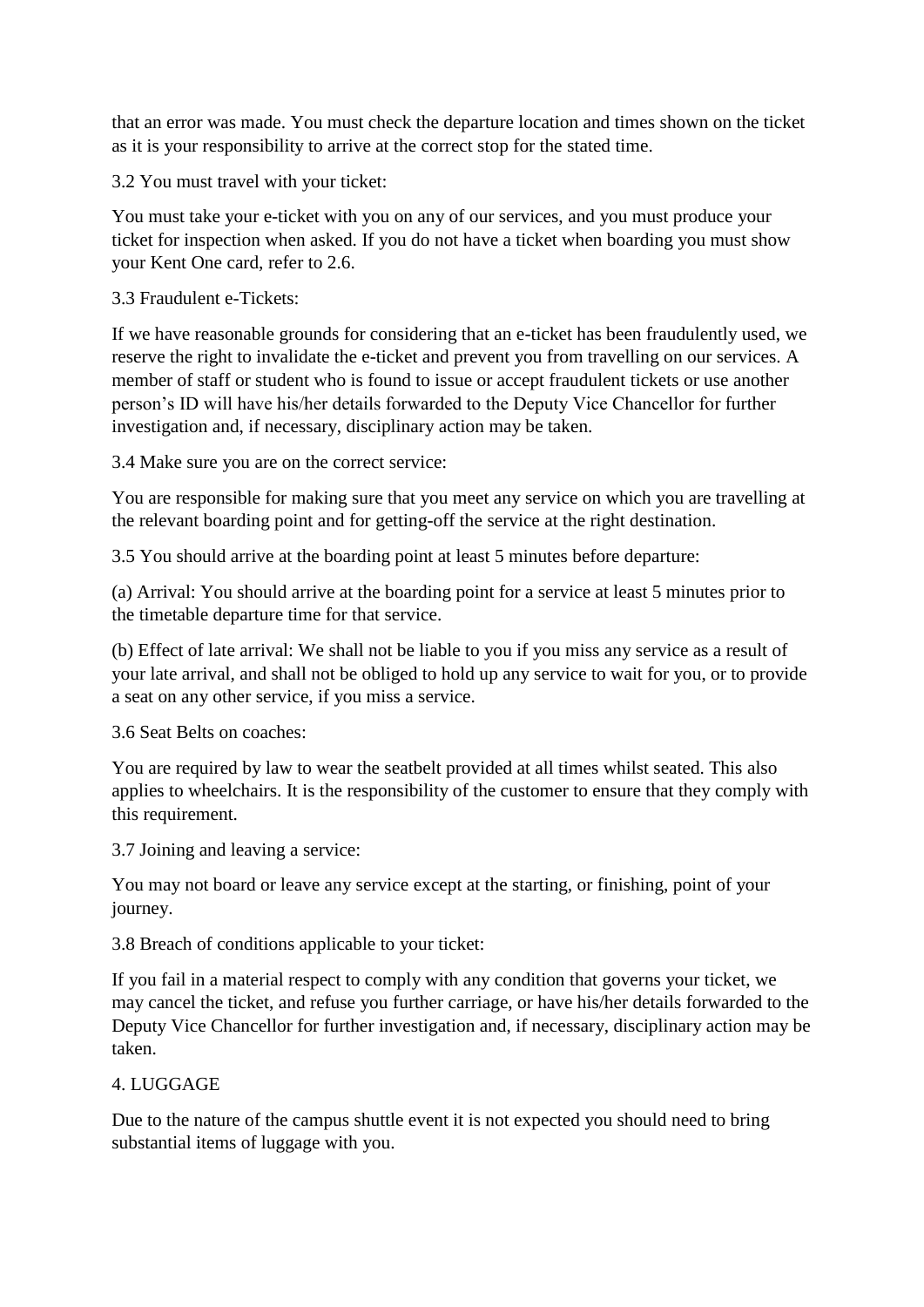However, in the rare case that you do need to bring luggage with you, the following terms and conditions will apply.

4.1 Packing and identification of luggage:

You must pack all of your luggage safely and securely, and lock and fasten it, with a view to protecting your luggage from loss, damage or interference, and to protect any other property on a coach or train from being damaged by your luggage. We will not be obliged to carry any luggage which has not been properly packed or labelled. We reserve the right to involve the Police if we feel that there are any security or safety issues.

4.2 Storage of luggage:

All luggage, other than hand luggage, will be stored in any hold or other storage compartment on the coach and not in the passenger compartment of the coach. You must not place luggage or other articles on seats required for passengers.

4.3 Bicycles as luggage:

Due to limited storage facilities only one bicycle will be allowed to travel in the hold if:

(a) The vehicle has capacity to do so.

(b) The passenger has a pre booked ticket.

(c) The passenger has contacted The Kings Ferry a minimum of 3 working days before the journey.

(d) The passenger has received written confirmation from The Kings Ferry that the bicycle can be carried for each journey; and presents this to the driver on the day & time of travel.

(e) The passenger must arrive at the bus stop 10 minutes before departure time.

(f) Drivers have the right to refuse if there is an issue and can call Campus Security or the police if necessary.

4.3 Our liability for loss or damage to luggage:

The coach providers will take reasonable care of your luggage, and they will only be liable for any loss of or damage to your luggage caused by their negligence. We will not be liable for any loss of or damage to your luggage. If lost property is found you must inform the driver or contact UoK Campus Security on 01227 823300.

#### 5. PASSENGER BEHAVIOUR

5.1 Required behaviour and prohibited behaviour:

We wish to make travel on the Campus Shuttle as comfortable as possible for all staff and students. Therefore: You shall:

(a) Behave in a reasonable, sensible and lawful manner on a coach and any stop.

(b) Comply with any request from a member of staff concerning the availability of certain seats reserved for disabled passengers or children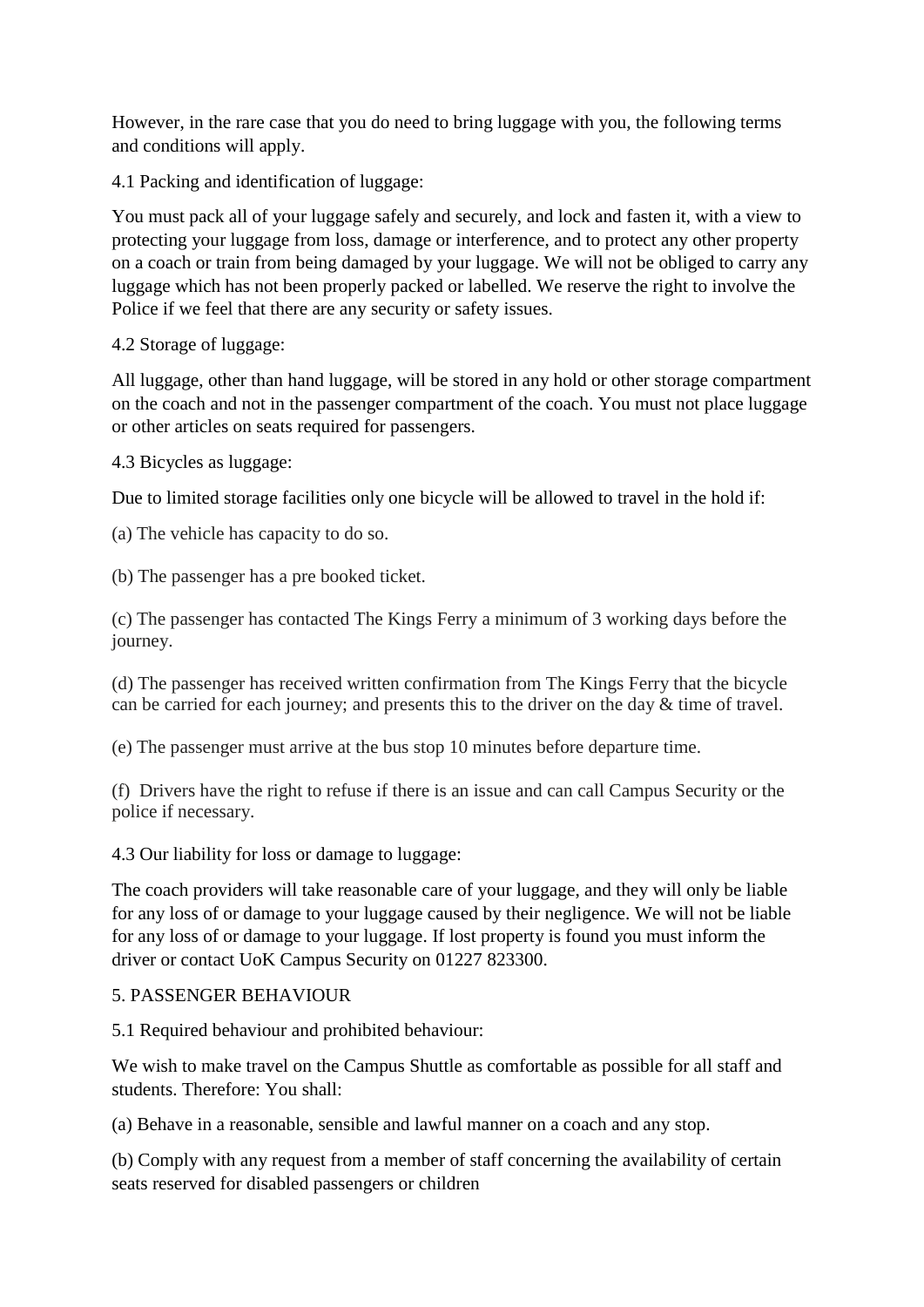(c) Use mobile phones considerately

You shall not:

(a). Be abusive or threatening to any staff or any other person

(b) Conduct yourself in a way which may endanger yourself, any coach or station or any person or property on board any coach or at any stop.

(c) Obstruct any driver, crew, officer or staff in the performance of their duties or fail to comply with their instructions.

(d) Behave in a manner which causes discomfort, inconvenience, damage or injury to other persons

(e) Obstruct or allow any of your luggage to obstruct any aisle or emergency exit

(f) Play any music players, musical instruments or electronic devices, that are audible and distracting or annoying to any person, or which interfere with, or render less audible, any public address system or other equipment

(g) Take onto any coach, any alcoholic drinks or drugs (other than medicines) for the purpose of consuming them, or consume them on any coach or at any stop

(h) Consume on the coach, or bring onto the coach, any hot or strong smelling food. This includes chips, burgers, kebabs etc.

(i) Board any coach whilst under the influence of alcoholic drinks or drugs

(j) Smoke either on the coach or at any stop

(k) Board any coach whilst you are seriously ill or suffering from any serious contagious illness

5.2 Consequences of bad behaviour:

If you fail to comply with any of the behaviour rules in Clause 5.1, or we have reason to believe you may continue any conduct in breach of those behaviour rules, we shall be entitled to restrain you, remove you from the coach or station, refuse you further carriage, cancel your ticket, and take any other measures as we consider necessary to prevent continuation of such conduct. If necessary we will also involve the Police or relevant security service. The University of Kent, or the University of Greenwich if you are a Greenwich student, will be informed and details will be forwarded to the Security Manager and if necessary to the Deputy Vice Chancellor for further investigation where disciplinary action may be taken. If a member of staff requests a ticket for a visitor, they will be held responsible for any antisocial behaviour committed by their visitor.

5.3 Our liability for behaviour of other passengers:

We will not be liable to you for any act or omission of any other passenger on a coach.

6. GENERAL

6.1 Severability: